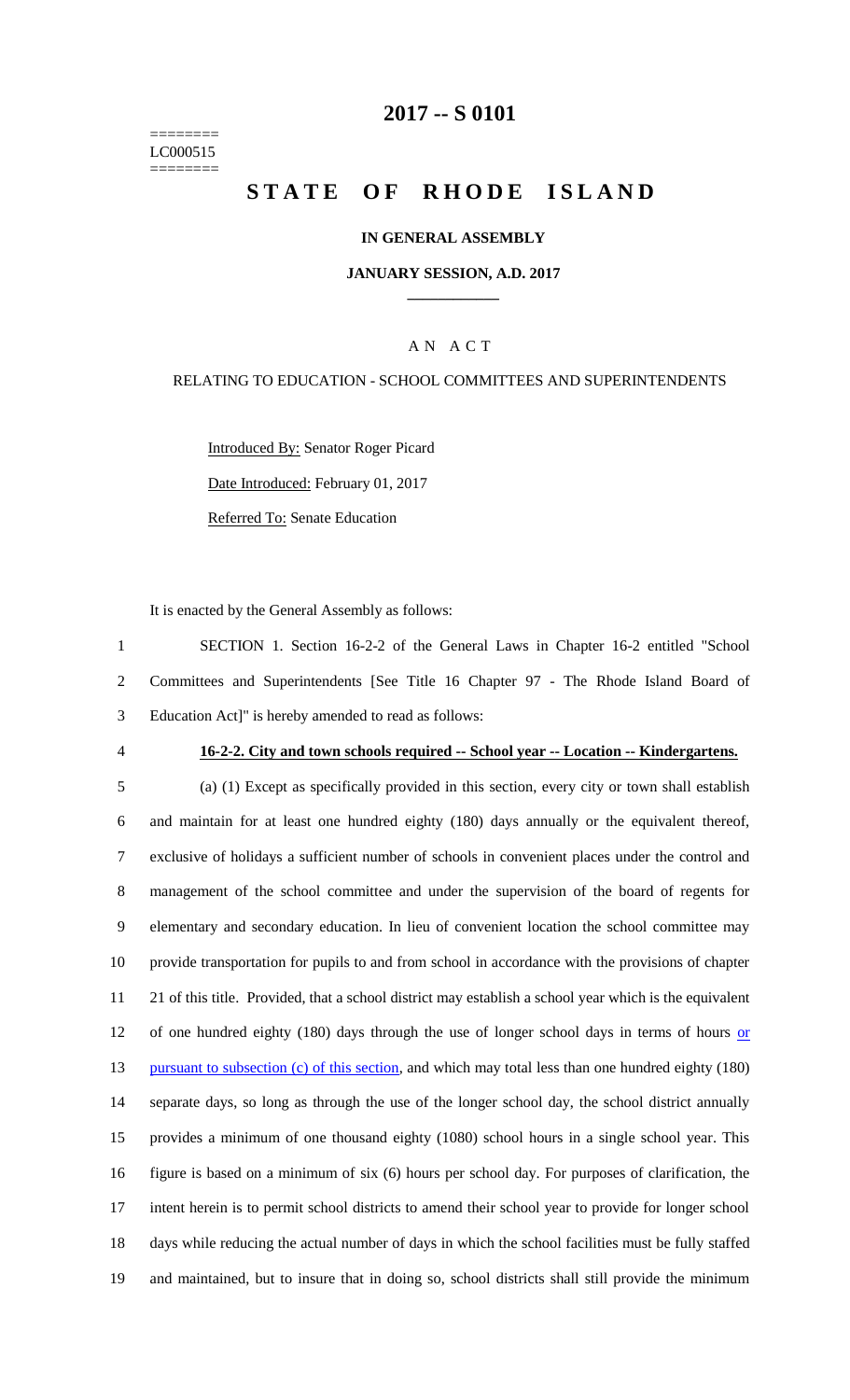1 amount of instruction time contemplated by this section. Nothing herein shall be deemed to limit 2 a school district from exceeding the minimum amounts of days and hours set forth herein.

 (2) School districts intending to make use of the option provided herein to lengthen school days and shorten the school year shall submit a detailed school day plan and a proposed school calendar to the commissioner of elementary and secondary education for approval. The commissioner shall review the submitted school day plan and the submitted calendar to determine whether the plan and calendar are academically sound and fiscally efficient. The commissioner may grant or deny approval of the plan and/or the calendar.

9 (b) School facilities shall include a sufficient number of kindergartens.

10 (c) On or before December 1, 2017, the department of elementary and secondary 11 education shall establish a policy that allows a school district to submit a detailed plan, at any 12 time, to the commissioner of elementary and secondary education that would allow the schools to 13 conduct instruction through virtual education when the schools have been closed due to inclement 14 weather or other emergency. The plan for virtual education would be subject to, and require 15 approval by, the council on elementary and secondary education in order to count as a school day. 16 SECTION 2. This act shall take effect upon passage.

======== LC000515 ========